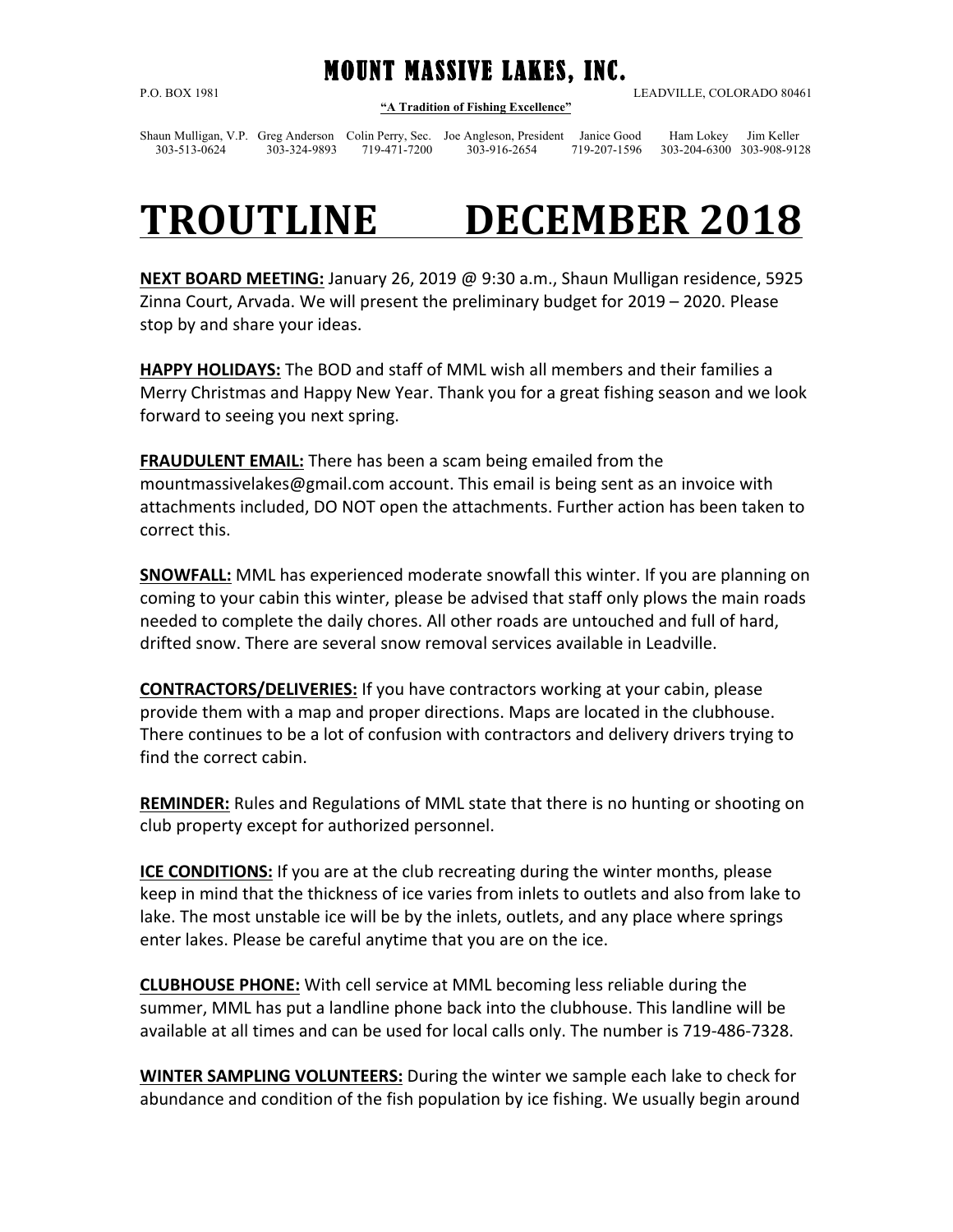the first of the year when the ice conditions become safest. Don't have ice fishing gear? No problem, MML has extra gear available for those who would like to help out. If you are interested in helping, please contact Brent, Bryan, or Josh.

**MOUNT MASSIVE LAKES CLOTHING AND GEAR: Lands' End Business is now your source** for clothing and gear with our Mount Massive Lakes logo embroidered on it. There is no minimum order required. Our MML "Store Front" will allow you to choose items from the Land's End online catalog for both men and women, as well as some promotional merchandise. To order please follow the instructions below:

1. Go to the store front URL https://business.landsend.com/store/mmlakes/ for their online catalog of available items. You will have to create an account with a user name and password before placing your order.

2. To start shopping, select a category or use the search tool. Click on the item and choose color, size, and quantity. Click "Add to Bag" to continue.

3. When you view your item under "Just added to your shopping bag" you will see the MML logo that will be embroidered onto your item. Click "Continue Shopping" or "Proceed to Checkout".

5. Check out—Sign in with your username and password, or create an account if you are a new customer. There is a logo application fee per item and, of course, a shipping fee. With an account, you will receive emails that may waive those fees.

6. Provide your shipping information, continue to billing and pay with your personal credit card, review your order, and then place it. If you have questions or changes for your order, call 800-338-2000, Lands' End reps are very helpful.

If you need further assistance, please contact club member Karl Bruce at:

Karl.Bruce@KLBConsulting.us

(720) 320-7406

MML does NOT make any money off of this, this is simply a service that is provided by Lands'End and was arranged for by Karl  $-$  thank you to Karl!

**2018 CREEL CENSUS DATA:** Total hours fished increased from 12,647 hours in 2017 to 13,405 hours in 2018. With increased hours (758), the Catch Per Man Hour (CPMH) decreased from 2.45 in 2017 to 2.11 in 2018, which is slightly below our target of 2.30 for MML. The "Big 6" Lakes, which are Lakes  $5,6,9,12,19$ , and 20, had 68% of the total hours fished in 2018, which is normal compared to past years. The CPMH for the Big 6 Lakes was 1.94 in 2018, down from 2.47 in 2017. This data shows that our catchable stocking schedule for 2018 was slightly low. Also, 2018 was the  $4^{\text{th}}$  driest summer on record in Colorado, which contributed to lower water flows and increased water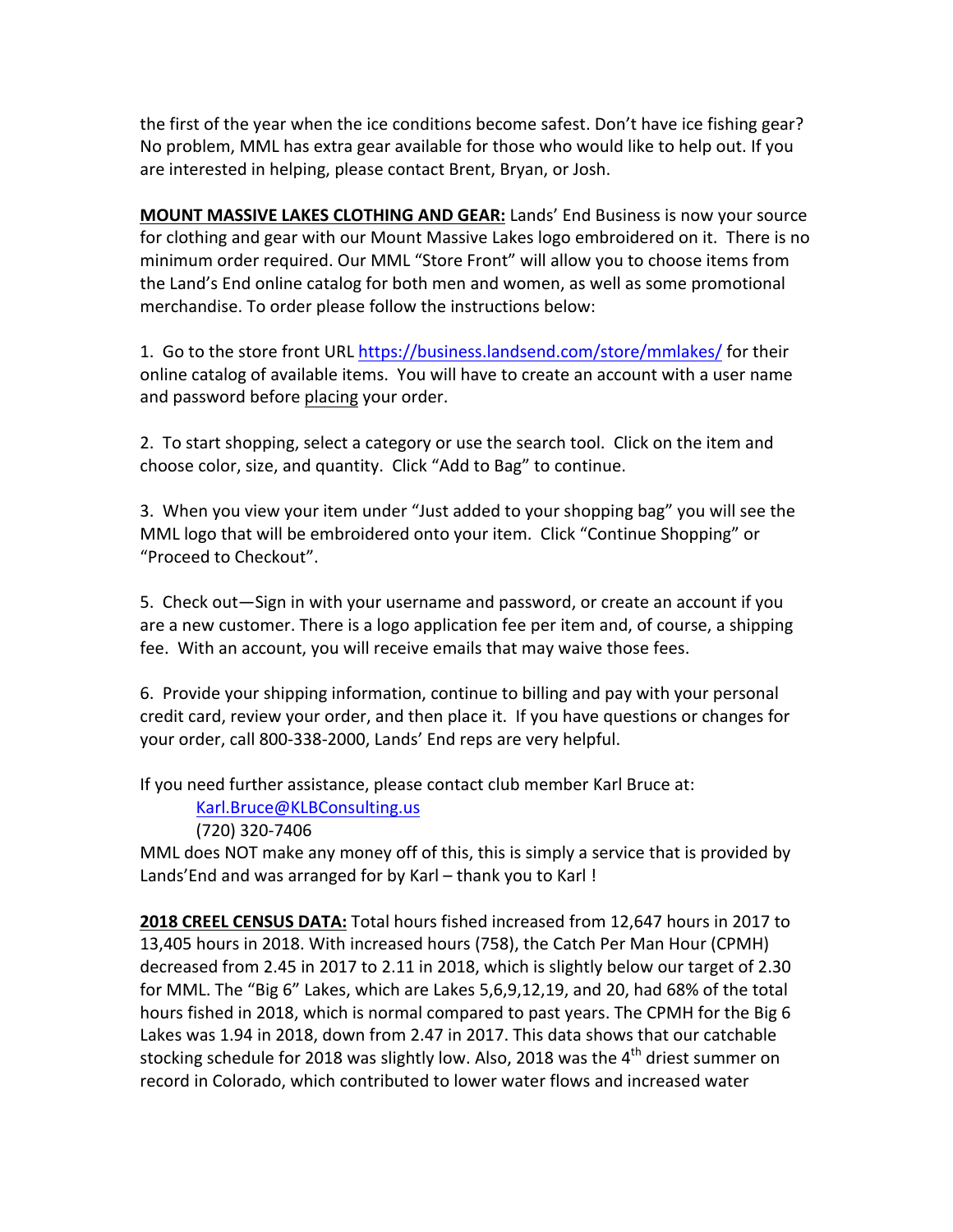temperatures, resulting in tougher fishing success. We expect to increase these numbers with our 2019 rainbow class of fish.

**2018 GUEST PERMIT REVENUE:** Guest permit revenue increased 5% in 2018 to \$50,760 from \$48,330 in 2017. Although we only stocked 11,030 super catchable and catchable rainbows last summer, we still exceeded our guest permit goal of \$48,000, with a total of 1,205 guests. In 2019, we expect to maintain the size and quality of these fish along with stocking higher numbers into the lakes.

**WATER FLOWS AND SNOWFALL:** We are currently taking 3.0 CFS and its remaining stable as there is ice cover on the main ditch. All of the lakes are currently full. In September, we moved Pasture Pond (2019 catchable rainbows) to newly renovated Hatchery Pond. This allowed staff to use the Pasture Pond water to completely fill Lake 3 before ice on.

So far, MML has had normal snowfall for the year, 24.2" since October  $1^{st}$ . Last year at this time, we were at 19.2". Our current snowpack is 38% of peak. We hope for a snowy winter to recharge our water system for next summer.

**CABIN IDENTIFICATION:** Per request from the Lake County Sheriff's Department, please display your cabin number with light colored or reflective painted numbers to make it easier for all responding emergency personnel to locate your cabin. Leadville Lake County Fire Rescue now has cabin number signs available for purchase. These signs are green with white reflective lettering. The cost of these signs are \$10.00. If you would like to purchase one, please contact the Leadville Fire Department or member Phyllis Carnahan.

**SEPTIC SYSTEMS:** The Lake County Health Department made changes to their regulations regarding On-site Wastewater Treatment Systems (OWTS), also known as septic systems, earlier this year. As of March 1, 2019, when a property is transferred/sold in Lake County that utilizes a septic system, the septic system MUST be pumped prior to sale AND pass inspection by a licensed Lake County Inspector prior to sale. Please contact Lake County Health Department for more information.

**2019 CATCHABLE TRIPLOID RAINBOWS:** This class of fish is 24 months old. We currently have 13,423 and they are 16.3" long. They are slightly larger than the 2018 rainbows were at this time last year. These fish had a tough summer with the decreased water flows resulting in warmer than usual water temperatures. We were able to keep diseases (bacterial gill disease and columnaris) to a minimum, but when they become sick, they are more vulnerable to predation. These fish are in Hatchery Pond, Rainbow Pond, and New Pond for the winter.

**2019 SUPER CATCHABLE TRIPLOID RAINBOWS:** We have 1,150 super catchables in Pond 2, which average over 20", weighing 3.6 pounds. We stocked 730 of these fish at the end of October into lakes  $4,5,6,9,12,13,16,18,19$ , and 20. These fish have a clipped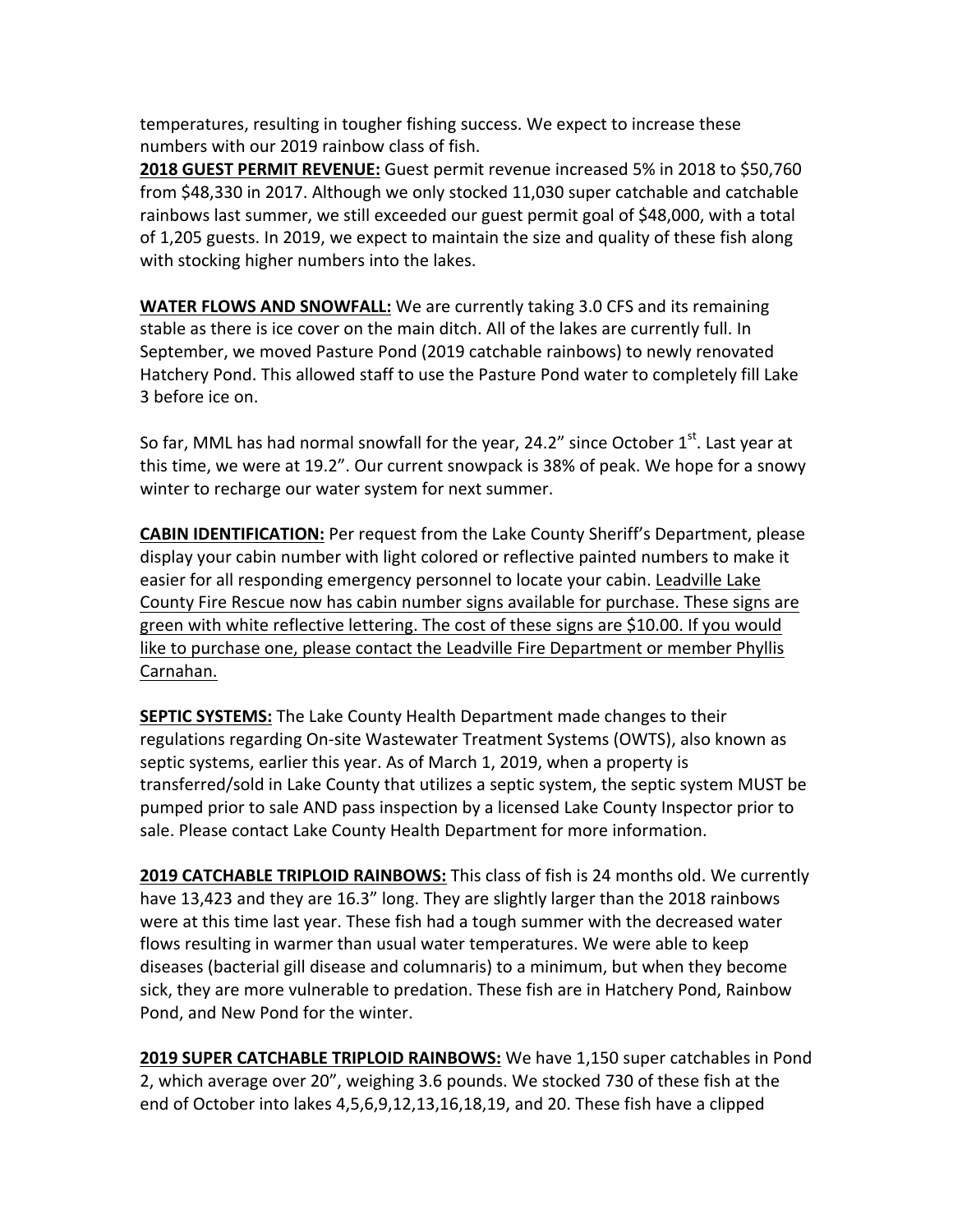(removed) adipose fin (fin located behind the dorsal fin). We tagged 17 of these fish with red floy tags (we will show diagrams of these floy tags during the annual meeting) numbered 550-566. If you catch one of these fish, either with a clipped adipose fin or red floy tag, please notify the staff so we can evaluate the condition of the fish. This experiment is designed to provide data on survivability of these fish versus losing them in the rearing pond to predators over the winter. We will evaluate this project throughout the winter during our winter samples and also throughout next summer. If this experiment proves successful, we will begin stocking super catchables at ice on each fall. Please visit the MML website for additional information.

**2019 CUTTHROAT TROUT:** We currently have 3,982 cutthroat in the hatchery which are 5 months old and 2.4". These fish are growing very well. When they reach fingerling status (3"), we will stock them out next spring at ice off.

**2019 BROWN TROUT:** Our annual fall spawning took place during the last week of September this year. We used an electro fisher this year to collect brown trout in the ditch between Upper and Lower Granite. Electro fishing allows us to collect all of the fish needed at one time and select the fish with the best milt and eggs for spawning, which significantly improves the survival from egg to hatch. We currently have 5,032 which hatched nearly one month ago. We will stock these fish next June when they reach 3".

**2019 TIGER TROUT:** We used an electro fisher to collect brown and brook trout from various ditches throughout the club for tiger trout spawning. We currently have 3,131 tiger trout that should begin eating mid-December. The survival rate of tiger trout this year was 56%, which is up from 25% in 2017. Tiger trout have a substantially lower survival rate than all the other species we have at MML. The low survival of this species is due to crossing fish from different genera.

**2019 SPLAKE:** On November 28<sup>th</sup>, we received 5,000 eyed splake eggs, which are an intrageneric hybrid of a male brook trout and female lake trout. These eggs were shipped from Maine Department of Inland Fisheries & Wildlife. Splake are considered easier to catch than other salmonids, often live longer, and fare better in certain environments such as cold water lakes and ponds. These fish grow more quickly than wild brook trout and become piscivorous at a younger age, therefore, being highly successful being used as a predator to reduce high density, stunted brook trout populations. The last order of splake eggs to MML was in 2005. We look forward to creating an additional unique fishing opportunity along with biologically controlling our stunted brook trout population.

**2020 TRIPLOID RAINBOWS:** Our triploids are 13 months old and already 11.0", slightly larger than the target size they need to be at going into the winter. We currently have 19,951 in Pond 1 and Jones Pond. We have 3,222 runts from our fall grading which are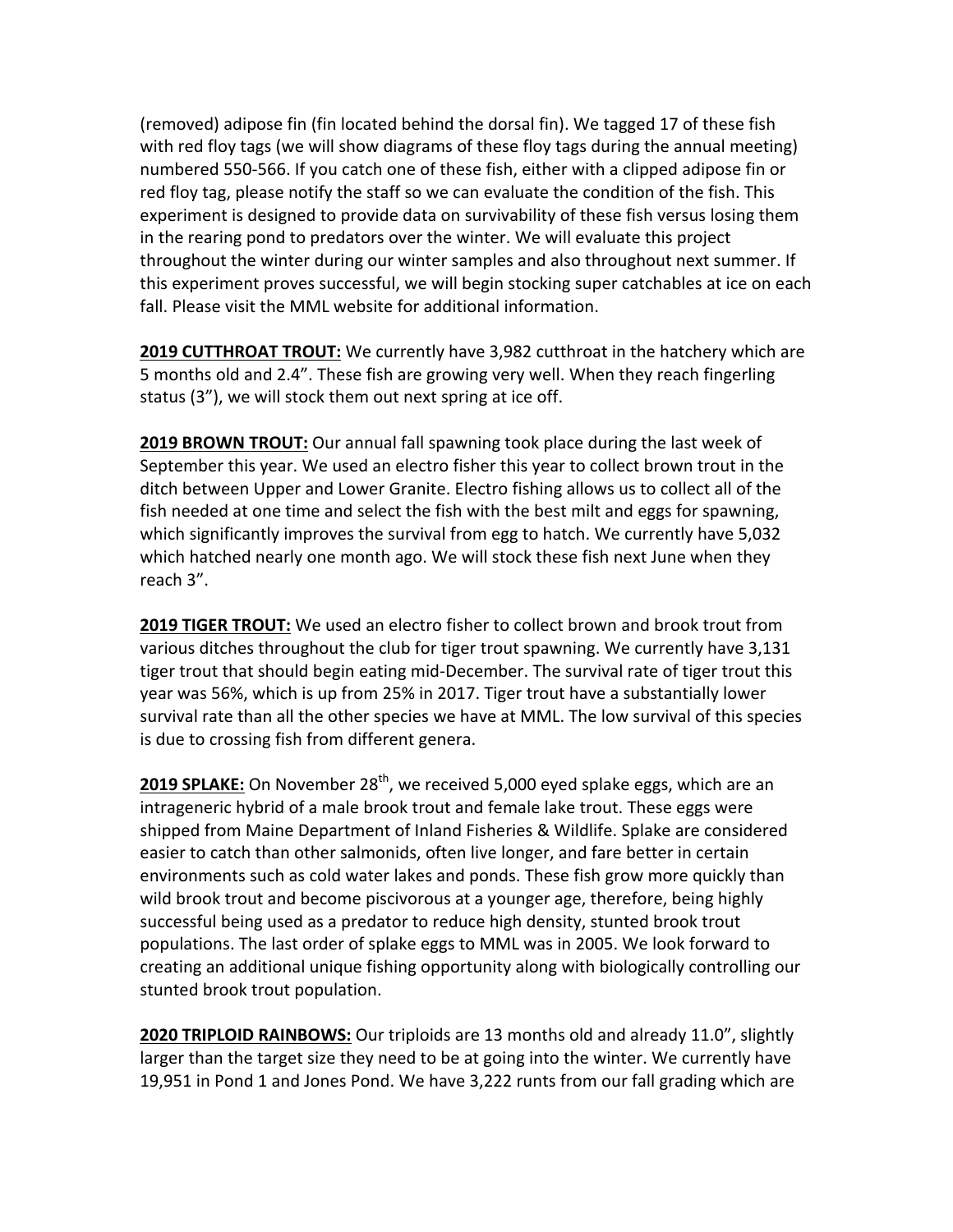now in Pasture Pond until next fall. These fish will help replenish loss from predators throughout the winter and disease next summer.

**2021 TRIPLOID RAINBOWS:** We received our order of 40,000 triploid rainbow trout eyed eggs on October  $11^{th}$ . These eggs began to hatch on October 22<sup>nd</sup>. After they all hatched, we moved them from the incubator into troughs. When they began to swim up, we begin to feed, which started on November  $14^{th}$ . We order these eyed eggs from Troutlodge, which is located in Washington State. These fish are sterile, which will provide them with better growth to large sizes as all their energy is transferred to growth rather than reproduction.

**CUTBOWS:** We purchased 5,000 cutbow eyed eggs from Colorado Parks and Wildlife in November. These eggs hatched on November 20<sup>th</sup> and have since been moved into the troughs. We will continue to grow these fish and add them to the 2021 catchable rainbow class, along with continuing our annual stocking of fingerlings into Lake 3. Although these fish will not catch up to the 2021 rainbow triploids, because of the triploids superior growth rates, they will still serve as a unique fish providing opportunities to catch these more aggressive fish. If we have an abundance of fish during the 2021 fishing season, we will hold back additional fish from this catchable year class for our super catchable program, increasing from 2,500 to nearly 4,000 fish.

**2018 BROOK TROUT REMOVAL:** Each fall during the brook trout spawning run, we cull several brook trout, less than 12", to prevent them from overpopulating, becoming stunted, and out competing other species of fish at MML. This year we removed 1,197 brook trout under 12" in length from ditches and lakes throughout the club. We use traps and electro fishing techniques to collect these fish, which allows us to keep the bigger fish alive and return them to the water. We hope our efforts will keep the brook trout population in check, which will be determined from our summer samples in 2019. Members can help with this program by harvesting all brook trout under 12" that they catch.

**LOST AND FOUND:** The table located next to the guest badge box is for lost and found. Please place found items on the table for members to claim.

**FOR SALE LIST:** Is no longer part of the Troutline but is located on the MML website. If you would like to post your cabin for sale, please visit the website and follow the instructions. If you have any questions, please call Gregg Anderson at 303-324-9893.

**MML WEBSITE:** If you have not had a chance to check out the new website, please do so at mountmassivelakes.org, password Fishing1. The "for sale section is now up and running and also check for updates in the "Managers Corner" section for the latest news and recent activity from MML staff. The website will also provide information such as fishing status, club updates, BOD meeting dates/times/locations, annual meeting date/time, and previous club material such as Troutline. We would like to thank BOD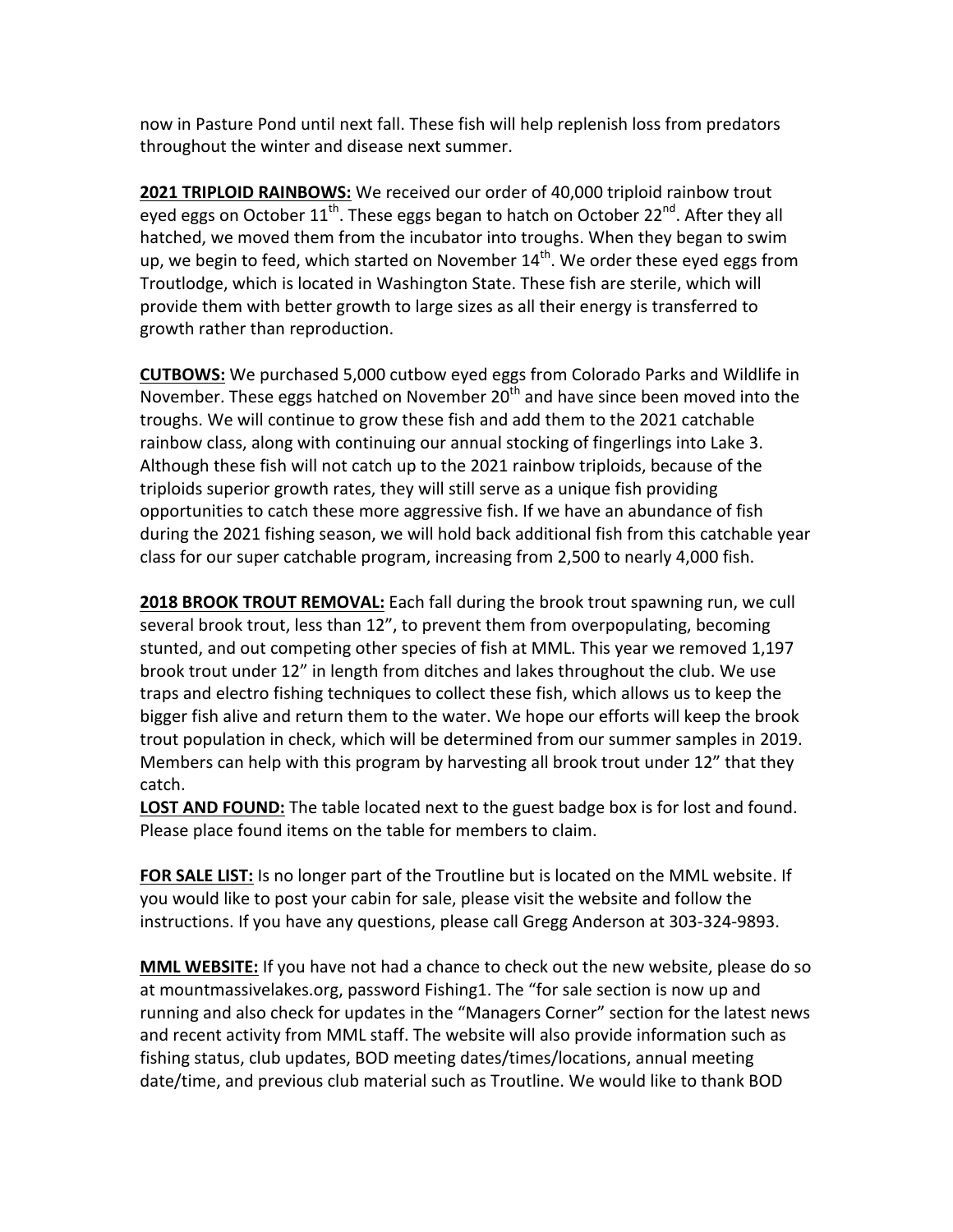member Gregg Anderson for all the great work he has done to make this new website successful and current.

**MML VEHICLE WINDOW STICKERS:** We have new MML stickers (old ones don't need to be replaced) for members to place on the window of their vehicles. Please stop by the office next time you're at the Club if you would like one.

**DUMPSTERS:** Please remember that our dumpsters are for household trash only. Construction materials, furniture, appliances, oil, paint, tires, auto parts, etc, are prohibited and must be hauled to the dump. To save the club money, we remove three dumpsters after Labor Day weekend until May  $1<sup>st</sup>$ . The Lake County Landfill is located at 1500 CR 6, Leadville, CO 80461. The hours are 8am to 4pm, Friday – Tuesday. For more information, please visit http://www.lakecountyco.com/landfill.

## **NEED COPIES OF MT. MASSIVE LAKES BY-LAWS, RULES AND REGULATIONS, LAND USE APPLICATIONS AND RULES AND REGULATIONS OR MAPS OF THE CLUB?** They are available to the membership and can either be downloaded from the website or are available in plastic file holders mounted on the wall inside the Clubhouse, just to the right as you enter the Clubhouse door. If you elect to acquire them at the Clubhouse, limit one per member, please!

## LAND USE PERMIT APPLICATIONS: THE LAND USE APPLICATION HAS CHANGED!

Remember, if you are planning a construction project at your cabin you will need to follow MML rules and regulations governing land use. These rules, published on the website or available at the clubhouse, include submitting a Land Use Application to the Land Use Committee for their approval, prior to starting construction. The rules state "A **PERMIT IS REQUIRED FOR THE CONSTRUCTION OR INSTALLATION OF NEW CABINS, OUT BUILDINGS, ADDITIONS TO PRESENT CABINS, OR CONSTRUCTION OF SEPTIC SYSTEMS, FENCES, ANTENNAS, FLAGPOLES, SIGNS, PARKING AREAS, ROADS, CONCRETE, OR ANY DISTURBANCE OF THE LAND".** Please remember that the land use committee only operates from May – October for approvals of major projects and structures. Other minor projects may be reviewed outside of that time frame. Applications received outside of these months will be reviewed as time permits. For prompt approval, please properly submit an application, including drawings, elevations, and neighbor approvals. If there is a question about whether or not you need to submit an application, or to submit an application, please call Land Use Committee members, Bill Bennett at (720) 300-9949, Janice Good at (719) 207-1596, Brent Groenke at (719) 293-5441. 

**IS YOUR CABIN TITLED PROPERLY?:** The Lake County Assessor wants to remind Club Members that when they transfer their cabin and membership to a new owner, to an heir or to a trust, they will also want to change the title to their cabin by deeding it to the appropriate entity. If you have recently acquired a membership and cabin or put your membership and cabin into a trust, be sure to record the appropriate document